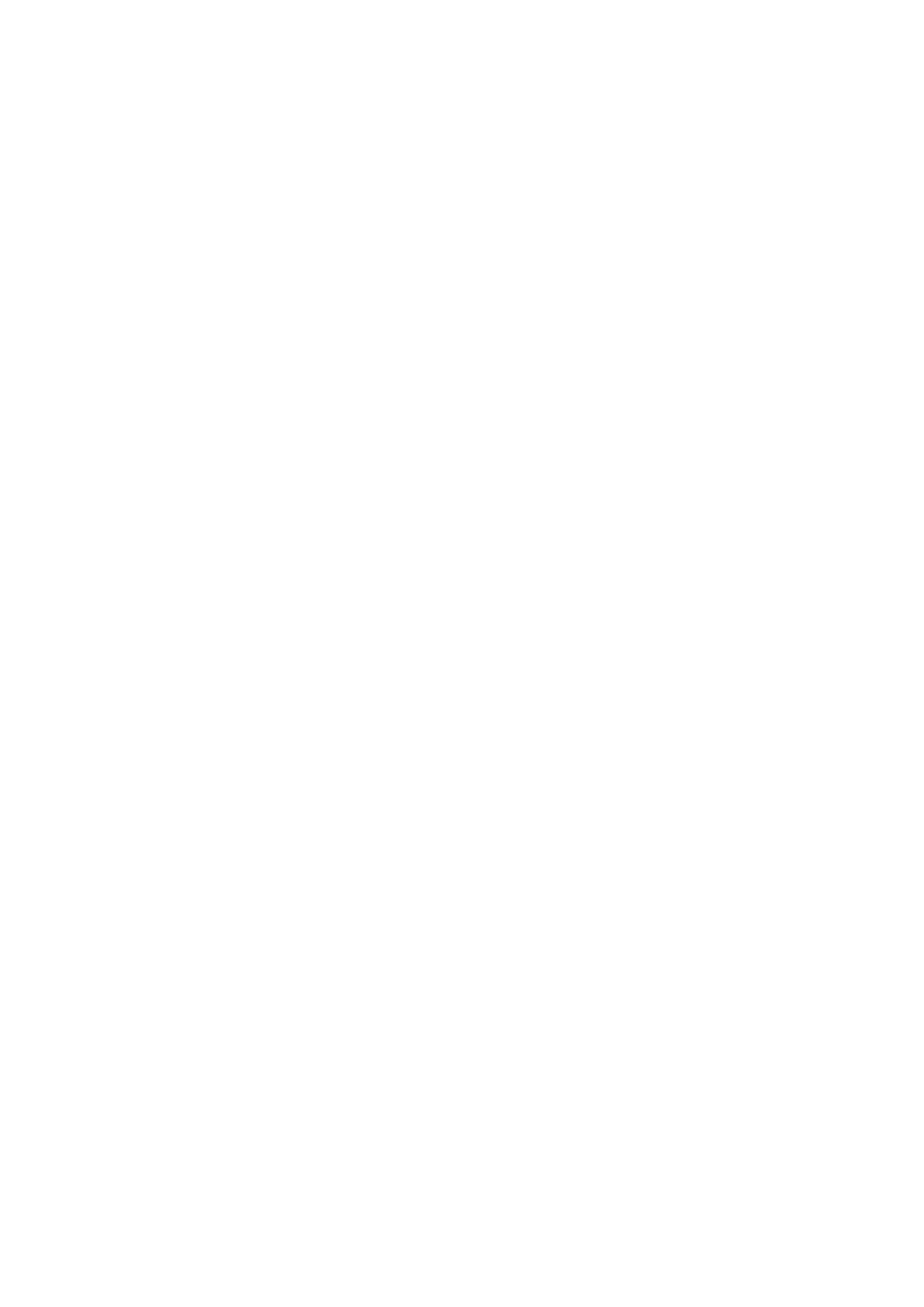# Contents

|                                       | 2                              |                                                                 |                |
|---------------------------------------|--------------------------------|-----------------------------------------------------------------|----------------|
|                                       | 3                              |                                                                 |                |
|                                       | <b>Schedule 1—Amendments</b>   |                                                                 | 4              |
|                                       | Bankruptcy Act 1966            |                                                                 | $\overline{4}$ |
|                                       | Income Tax Assessment Act 1936 |                                                                 |                |
| <i>Income Tax Assessment Act 1997</i> |                                |                                                                 | 5              |
|                                       |                                | <b>Taxation Administration Act 1953</b>                         | 5              |
|                                       |                                | Taxation (Interest on Overpayments and Early Payments) Act 1983 | 8              |
|                                       |                                |                                                                 |                |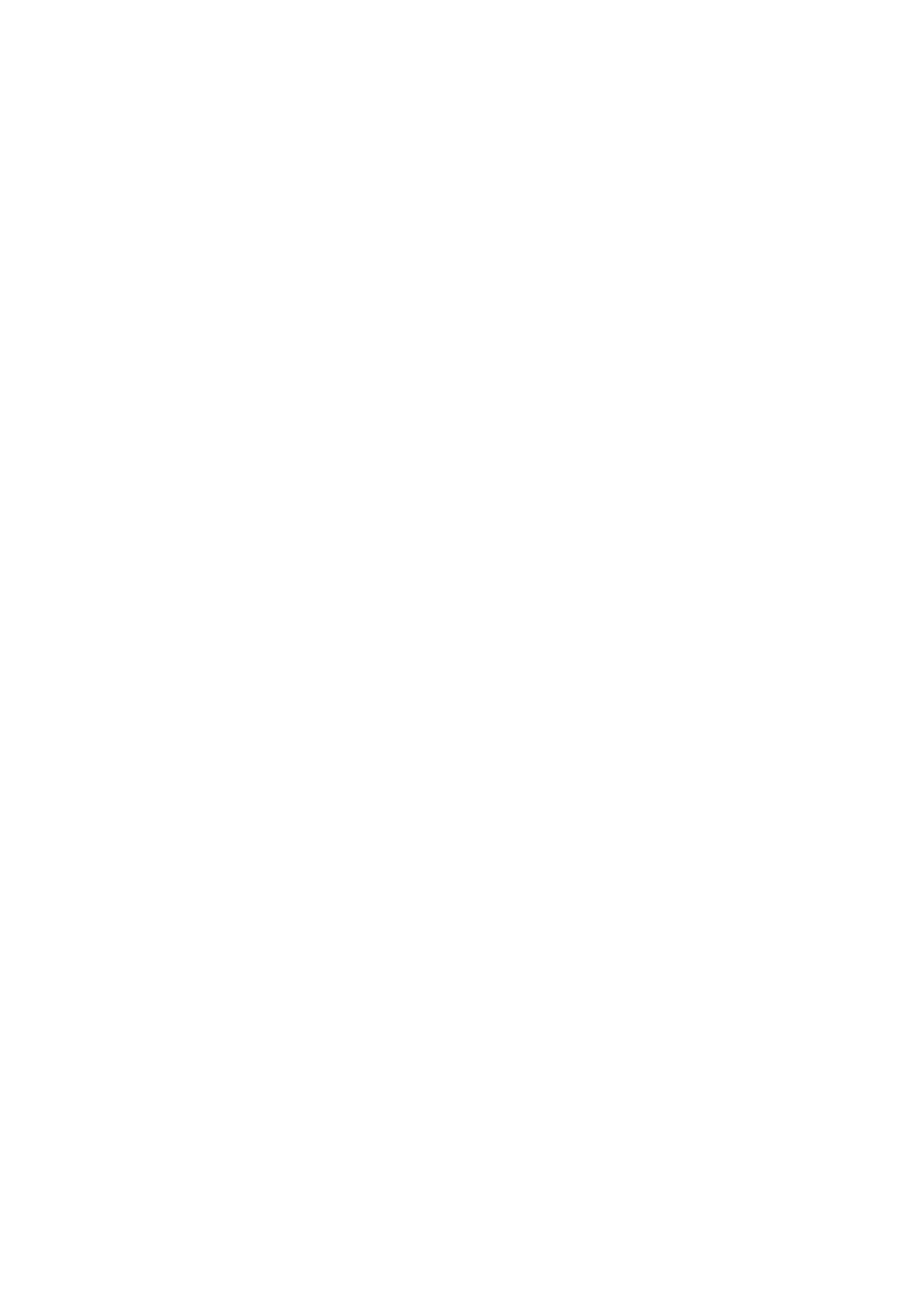

# **Trade Support Loans (Consequential Amendments) Act 2014**

**No. 82, 2014**

## **An Act to deal with consequential and transitional matters in connection with the** *Trade Support Loans Act 2014***, and for related purposes**

[*Assented to 17 July 2014*]

The Parliament of Australia enacts:

## **1 Short title**

 This Act may be cited as the *Trade Support Loans (Consequential Amendments) Act 2014*.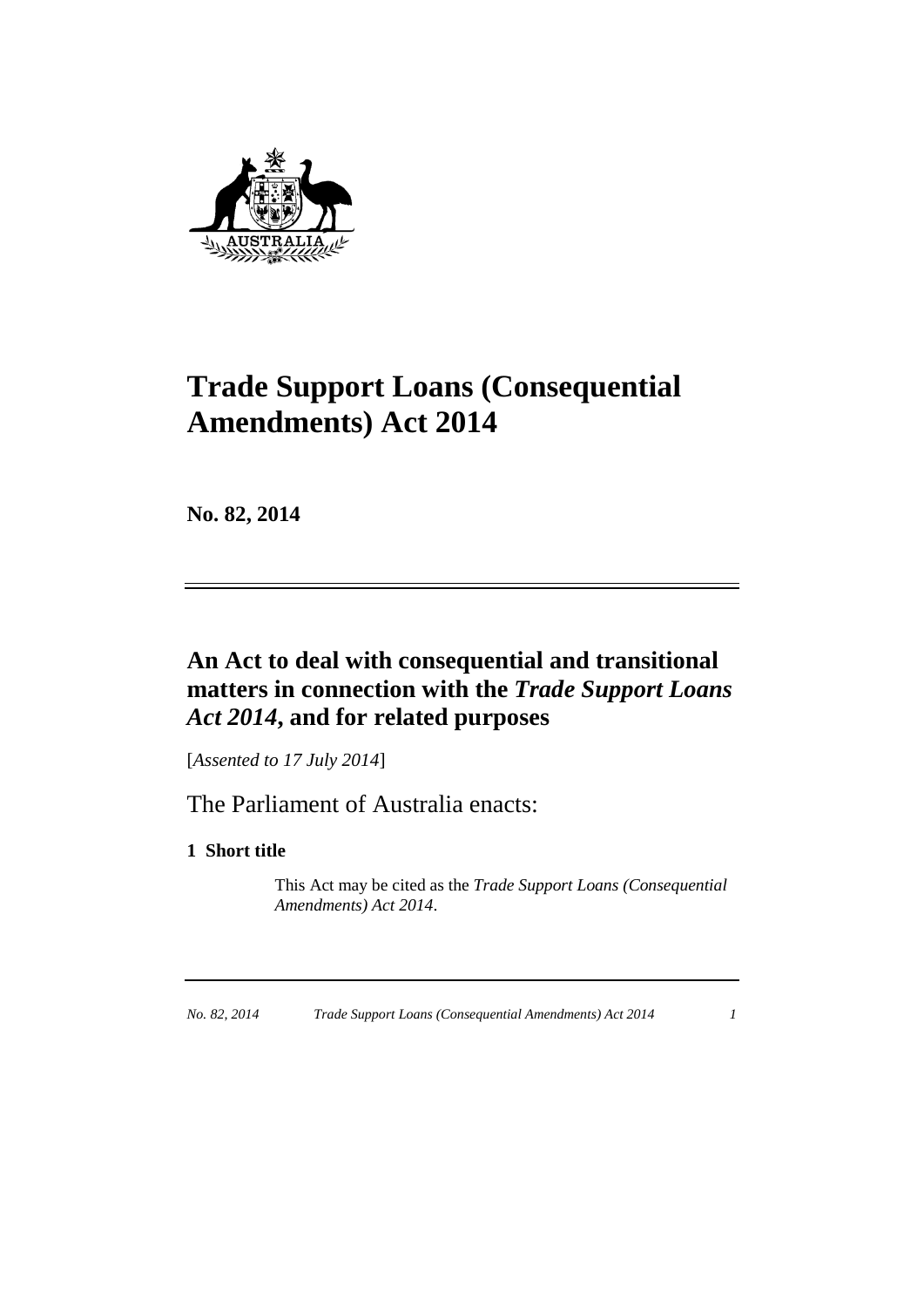#### **2 Commencement**

 (1) Each provision of this Act specified in column 1 of the table commences, or is taken to have commenced, in accordance with column 2 of the table. Any other statement in column 2 has effect according to its terms.

| <b>Commencement information</b>                                                             |                                                                                                                                                                                                                                                              |                     |  |  |
|---------------------------------------------------------------------------------------------|--------------------------------------------------------------------------------------------------------------------------------------------------------------------------------------------------------------------------------------------------------------|---------------------|--|--|
| Column 1                                                                                    | Column <sub>2</sub>                                                                                                                                                                                                                                          | Column <sub>3</sub> |  |  |
| Provision(s)                                                                                | <b>Commencement</b>                                                                                                                                                                                                                                          | <b>Date/Details</b> |  |  |
| 1. Sections 1 to 3<br>and anything in<br>this Act not<br>elsewhere covered<br>by this table | The day this Act receives the Royal Assent.                                                                                                                                                                                                                  | 17 July 2014        |  |  |
| 2. Schedule 1,<br>items 1 to 25                                                             | At the same time as sections 3 to 106 of the<br>Trade Support Loans Act 2014 commence.                                                                                                                                                                       | 18 July 2014        |  |  |
| 3. Schedule 1,<br>item 26                                                                   | At the same time as the provision(s) covered<br>by table item 2.                                                                                                                                                                                             |                     |  |  |
|                                                                                             | However, the provision(s) do not commence<br>at all if item 115 of Schedule 1 to the<br>Minerals Resource Rent Tax Repeal and<br>Other Measures Act 2014 commences at or<br>before that time.                                                                |                     |  |  |
| 4. Schedule 1,<br>item 27                                                                   | Immediately after the commencement of the<br>provision(s) covered by table item 2.                                                                                                                                                                           |                     |  |  |
|                                                                                             | However, the provision(s) do not commence<br>at all if item 115 of Schedule 1 to the<br>Minerals Resource Rent Tax Repeal and<br>Other Measures Act 2014 does not<br>commence at or before the time the<br>provision(s) covered by table item 2<br>commence. |                     |  |  |
| 5. Schedule 1,<br>items 28 to 35                                                            | At the same time as the provision(s) covered<br>by table item 2.                                                                                                                                                                                             | 18 July 2014        |  |  |
| Note:                                                                                       | This table relates only to the provisions of this Act as originally<br>enacted. It will not be amended to deal with any later amendments of<br>this Act.                                                                                                     |                     |  |  |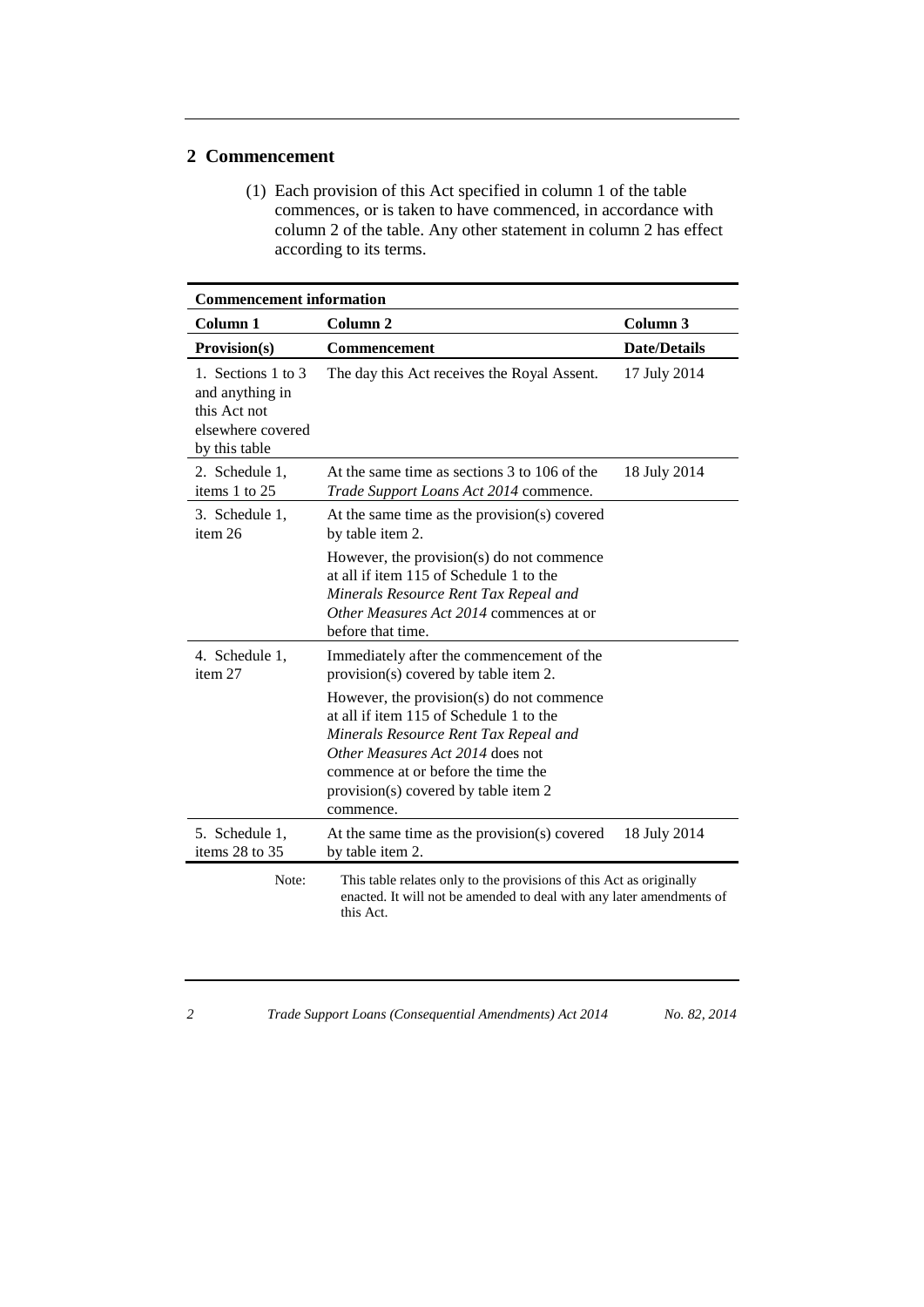(2) Any information in column 3 of the table is not part of this Act. Information may be inserted in this column, or information in it may be edited, in any published version of this Act.

## **3 Schedule(s)**

 Each Act that is specified in a Schedule to this Act is amended or repealed as set out in the applicable items in the Schedule concerned, and any other item in a Schedule to this Act has effect according to its terms.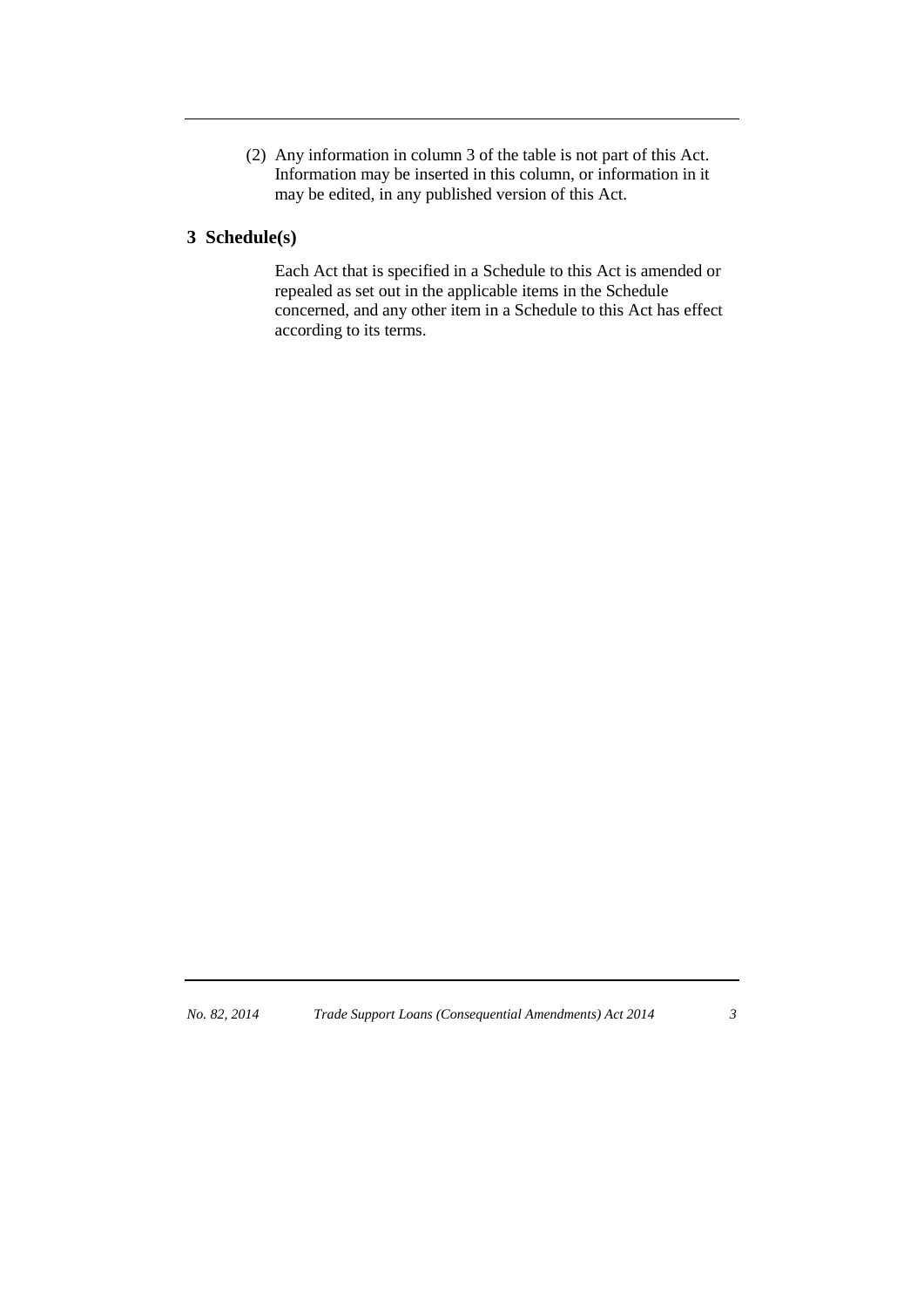## **Schedule 1—Amendments**

## *Bankruptcy Act 1966*

#### **1 Subsection 82(3AB)**

Repeal the subsection, substitute:

- (3AB) A debt incurred under any of the following is not provable in bankruptcy:
	- (a) Part 4-1 of the *Higher Education Support Act 2003* (HELP debts);
	- (b) Part 3.1 of the *Trade Support Loans Act 2014* (trade support loan debts).

## *Income Tax Assessment Act 1936*

#### **2 Subsection 82A(2) (before paragraph (c) of the definition of**  *expenses of self-education***)**

Insert:

(bd) a payment made in respect of, or in respect of the reduction or discharge of, any indebtedness to the Commonwealth under the *Trade Support Loans Act 2014*; or

#### **3 Before paragraph 202(ha)**

Insert:

(hac) to facilitate the administration of the *Trade Support Loans Act 2014*; and

### **4 Before paragraph 202F(1)(g)**

Insert:

- (fg) a decision to give a notice under subsection 68(1) of the *Trade Support Loans Act 2014*;
- (fh) a decision to give a notice under subsection  $70(1)$  of the *Trade Support Loans Act 2014*;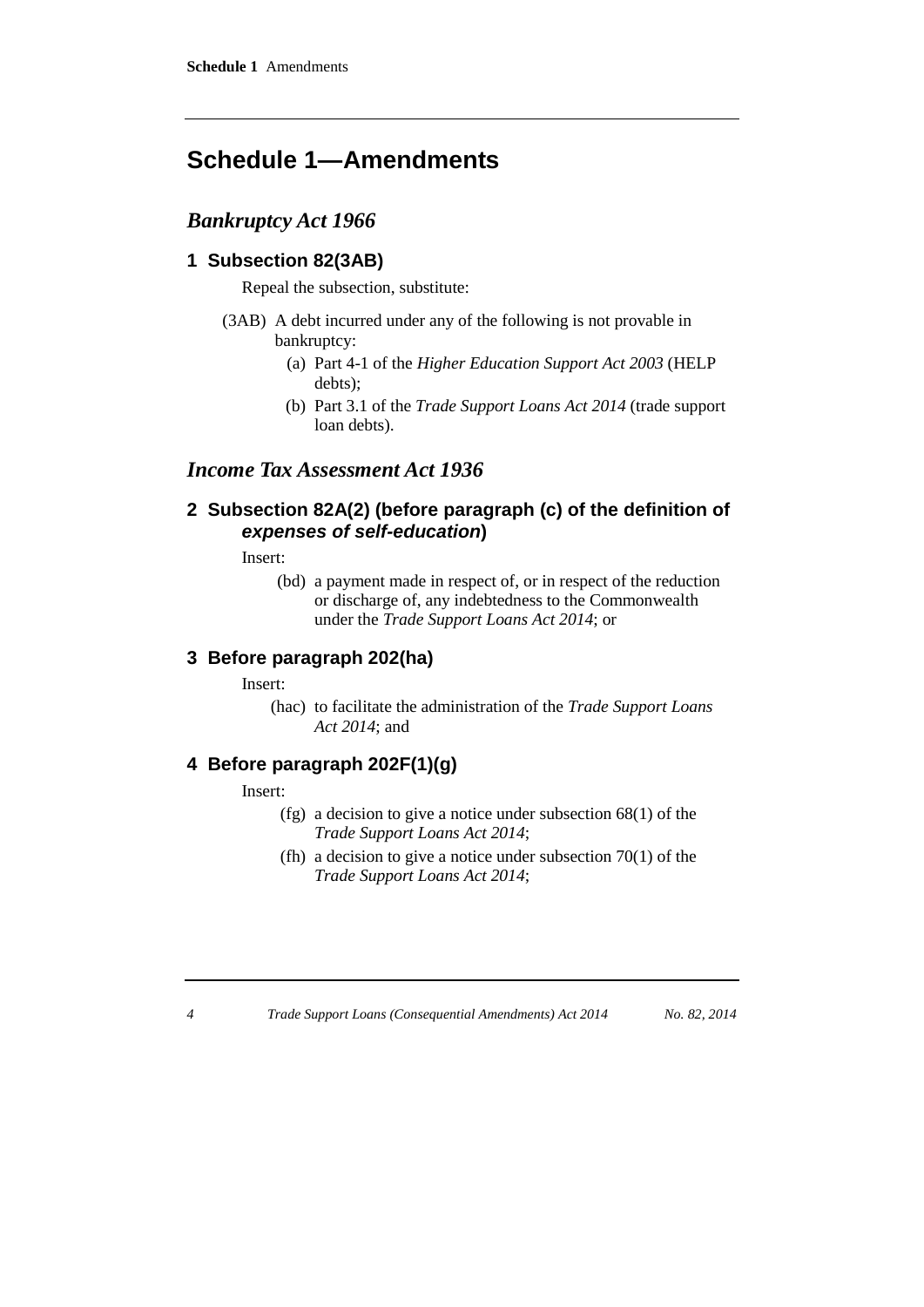## *Income Tax Assessment Act 1997*

#### **5 Section 12-5 (after table item headed "timber")**

Insert:

#### **trade support loan**

limit on deduction ........................................................... **82A**

payment made to reduce a debt to the Commonwealth under the *Trade Support Loans Act 2014*, no deduction unless provided as fringe benefit ..............

26-20

#### **6 Before paragraph 26-20(1)(d)**

Insert:

(cd) a payment made to reduce a debt to the Commonwealth under Chapter 3 of the *Trade Support Loans Act 2014*; or

#### **7 Subsection 995-1(1)**

Insert:

*accumulated TSL debt* has the meaning given by section 35 of the *Trade Support Loans Act 2014*.

#### *Taxation Administration Act 1953*

#### **8 Section 8AAZA**

Insert:

*compulsory TSL repayment amount* has the same meaning as in the *Trade Support Loans Act 2014*.

#### **9 Section 8AAZLD (heading)**

Repeal the heading, substitute:

#### **8AAZLD Special priority credits**

#### **10 Before paragraph 8AAZLD(b)**

Insert:

(ad) then against any compulsory TSL repayment amount of the entity; and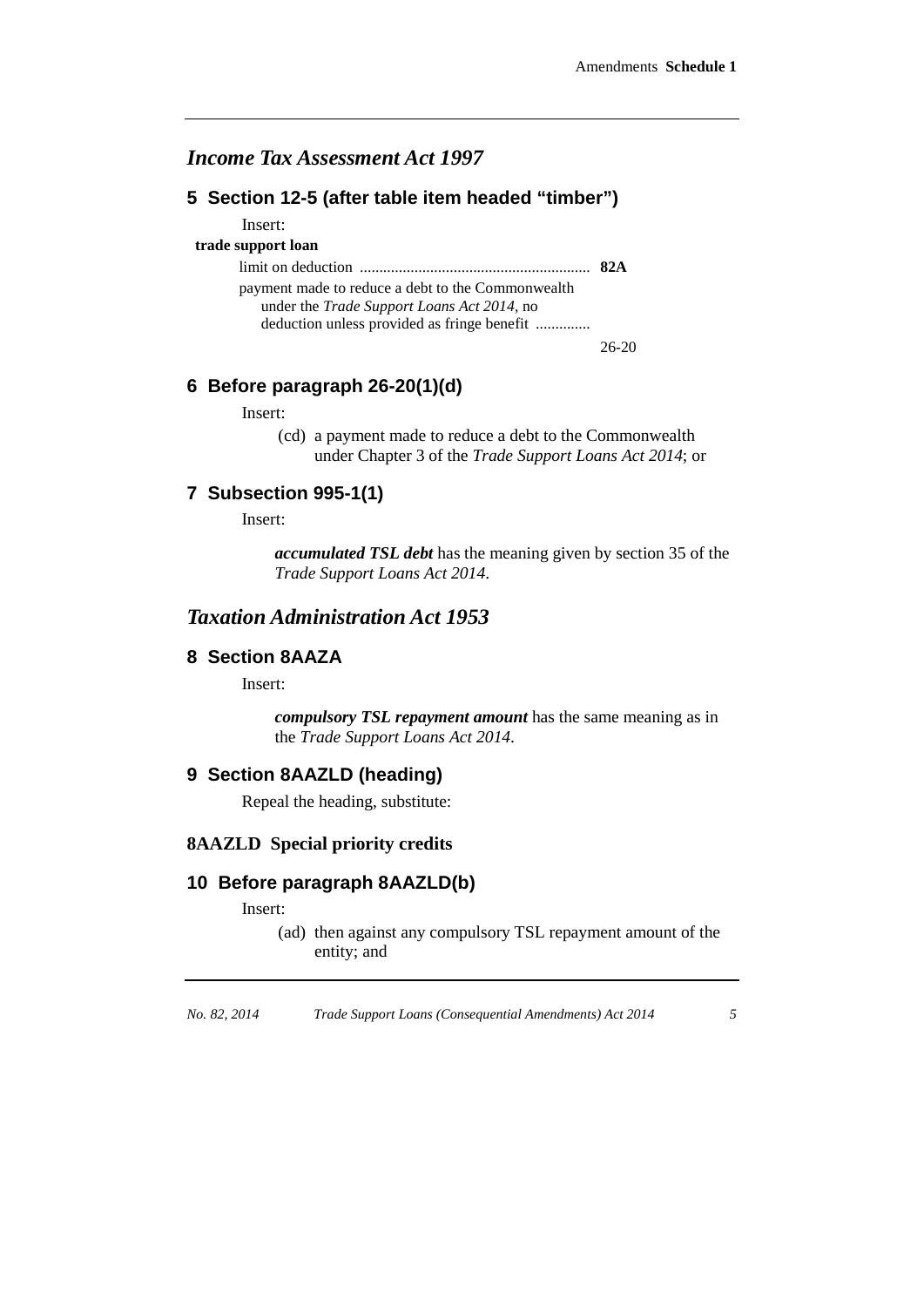## **11 Paragraph 8WA(1AA)(b)**

After "(haa),", insert "(hac),".

#### **12 Paragraphs 8WB(1A)(a) and (b)**

After "(haa),", insert "(hac),".

#### **13 Section 6-1 in Schedule 1**

After "(HELP)", insert ", liability to repay debts in relation to trade support loan".

#### **14 Before paragraph 11-1(da) in Schedule 1**

Insert:

(cd) amounts of liabilities to the Commonwealth under Chapter 3 of the *Trade Support Loans Act 2014*; and

#### **15 Subsection 15-25(1) in Schedule 1**

After "(ca),", insert "(cd),".

#### **16 Before paragraph 15-30(da) in Schedule 1**

Insert:

(cd) the percentage referred to in the definition of *applicable percentage of repayment income* in subsection 46(1) (about repayments of accumulated TSL debt) of the *Trade Support Loans Act 2014* for any financial year starting on or after 1 July 2014;

#### **17 Paragraph 15-50(1)(b) in Schedule 1**

After "(ca),", insert "(cd),".

#### **18 Before paragraph 45-5(1)(d) in Schedule 1**

Insert:

(cd) amounts of liabilities to the Commonwealth under Chapter 3 of the *Trade Support Loans Act 2014*; and

## **19 Section 45-340 in Schedule 1 (method statement, before step 3A)**

Insert: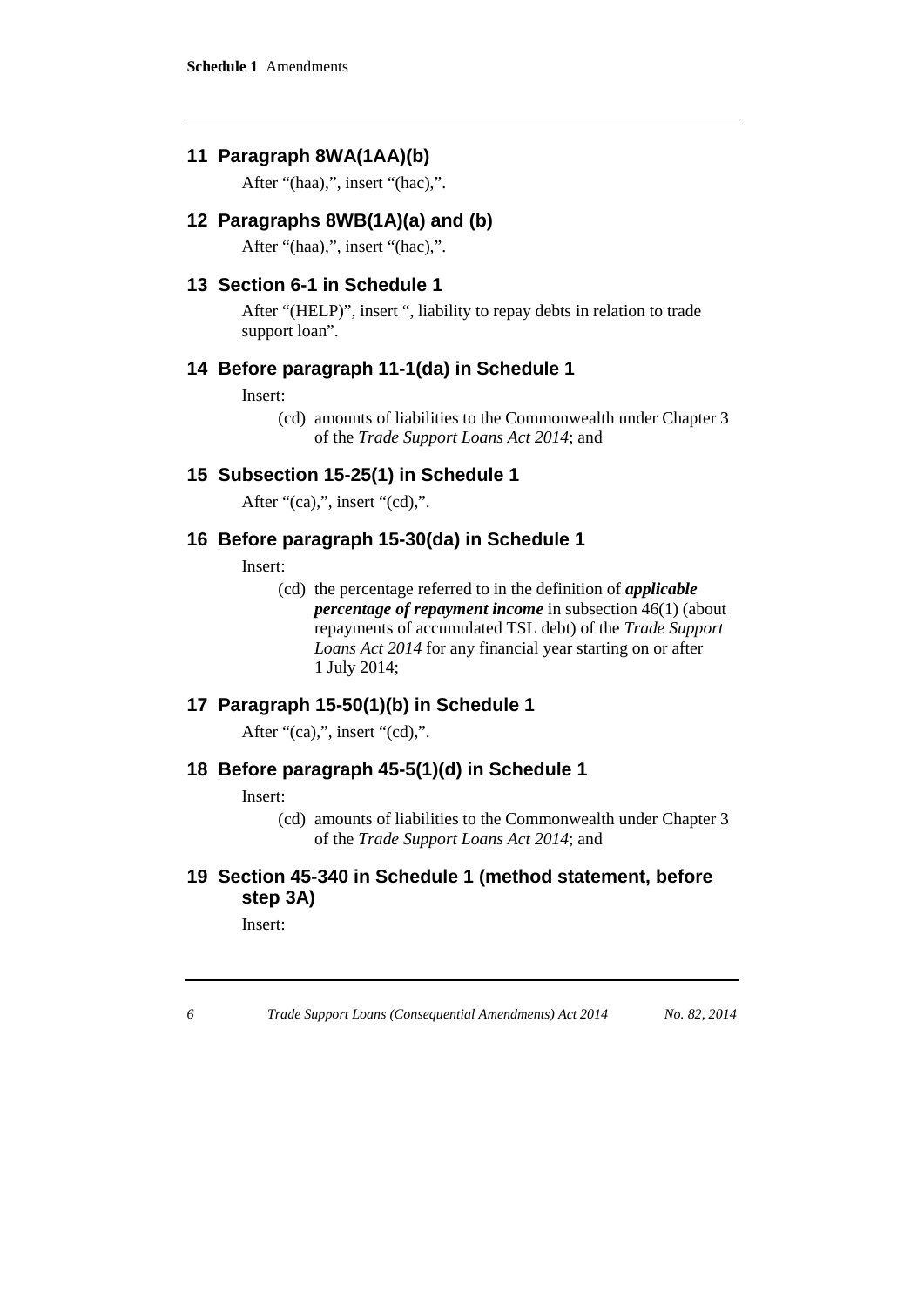Step 3AC. The amount (if any) that you would have been liable to pay for the \*base year in respect of an \*accumulated TSL debt if your taxable income for the base year had been your \*adjusted taxable income, or your \*adjusted withholding income, for that year is worked out.

## **20 Section 45-340 in Schedule 1 (method statement, step 4)**

Omit "and 3A", substitute ", 3AC and 3A".

#### **21 Section 45-375 in Schedule 1 (method statement, before step 3A)**

Insert:

Step 3AC. The amount (if any) that you would have been liable to pay for the variation year in respect of an \*accumulated TSL debt if your taxable income for that year had been your \*adjusted assessed taxable income for that year is worked out.

### **22 Section 45-375 in Schedule 1 (method statement, step 4)**

Omit "and 3A", substitute ", 3AC and 3A".

## **23 Subsection 250-10(2) in Schedule 1 (before table item 37)**

Insert:

36D compulsory TSL repayment amount under the *Trade Support Loans Act 2014*

5-5 *Income Tax Assessment Act 1997*

#### **24 Subsection 355-65(2) in Schedule 1 (after table item 5)** Insert:

5AA the \*Industry Secretary is for the purpose of administering the *Trade Support Loans Act 2014*.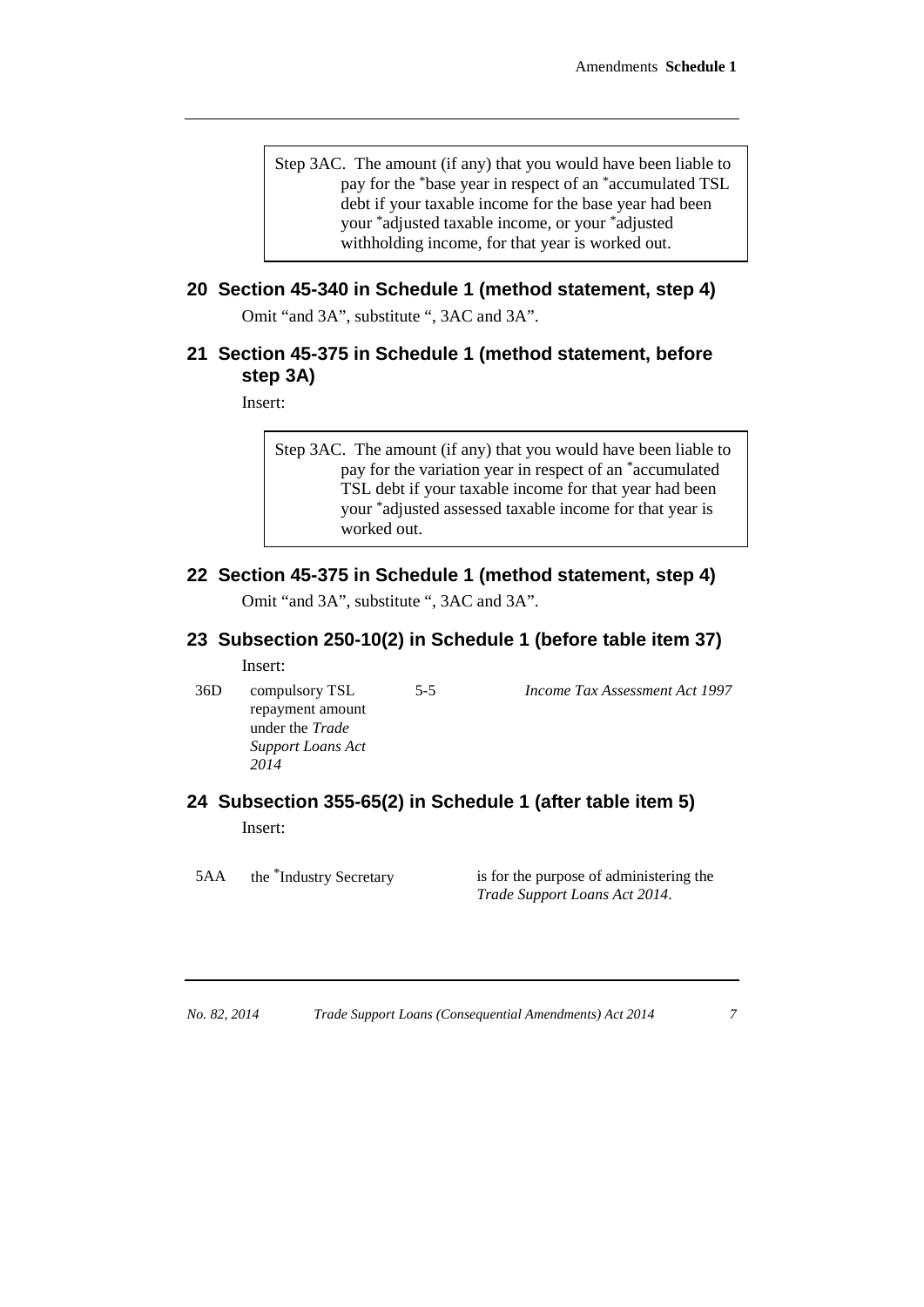## *Taxation (Interest on Overpayments and Early Payments) Act 1983*

#### **25 Subsection 3(1)**

Insert:

*compulsory TSL repayment amount* has the same meaning as in the *Trade Support Loans Act 2014*.

#### **26 Subsection 3C(1) (before table item 50)**

Insert:

- 48 Amounts that are treated under Part 3.3 of the *Trade Support Loans Act 2014* as if they were income tax
- Note: If item 115 of Schedule 1 to the *Minerals Resource Rent Tax Repeal and Other Measures Act 2014* commences at or before the time the provision(s) covered by table item 2 in subsection 2(1) of this Act commence, this provision does not commence at all.

## **27 Section 3C (before table item 50)**

Insert:

- 48 Amounts that are treated under Part 3.3 of the *Trade Support Loans Act 2014* as if they were income tax
- Note: If item 115 of Schedule 1 to the *Minerals Resource Rent Tax Repeal and Other Measures Act 2014* does not commence at or before the time the provision(s) covered by table item 2 in subsection 2(1) of this Act commence, this provision does not commence at all.

#### **28 Before subparagraph 8A(1)(a)(iii)**

Insert:

(iid) compulsory TSL repayment amount; or

#### **29 Before paragraph 8A(2)(c)**

Insert:

(bd) compulsory TSL repayment amount; or

#### **30 Before subparagraph 8E(1)(d)(iv)**

Insert:

(iiic) a compulsory TSL repayment amount that is notified in the notice of assessment;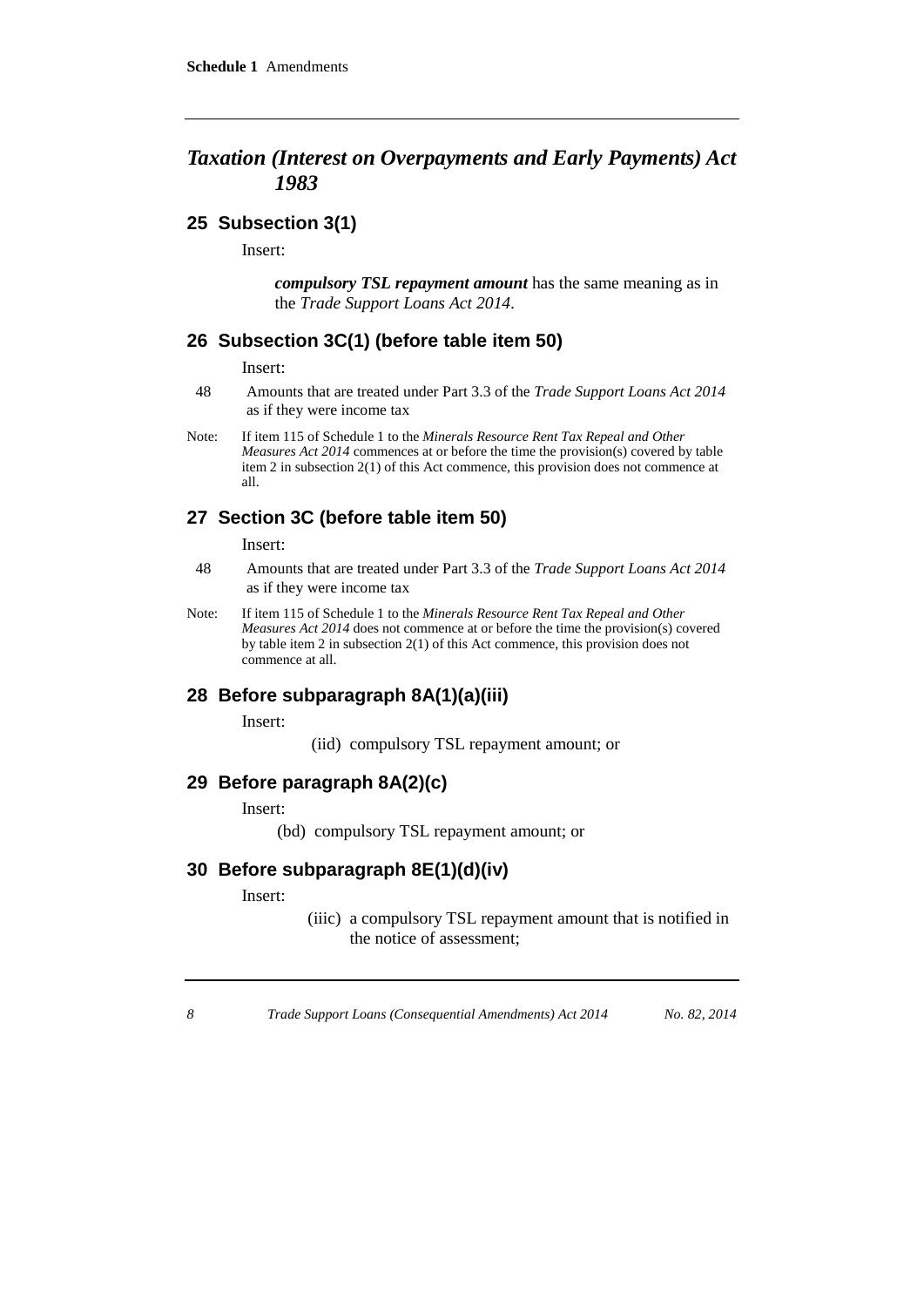## **31 Before subparagraph 8E(2)(d)(iv)**

Insert:

(iiic) a compulsory TSL repayment amount, worked out by reference to the person's taxable income of the year of income, payable by the person immediately before the post-notice crediting;

#### **32 Subparagraph 12A(1)(a)(iv)**

Repeal the subparagraph, substitute:

(iv) refunds the whole or part of a payment made by a person on account of something listed in subsection (1A); and

## **33 After subsection 12A(1)**

Insert:

- (1A) For the purposes of subparagraph  $(1)(a)(iv)$ , the following are listed:
	- (a) income tax;
	- (b) compulsory repayment amount;
	- (c) compulsory TSL repayment amount;
	- (d) FS assessment debt;
	- (e) interest under section 102AAM of the Tax Act.

#### **34 Subsection 12A(2)**

Repeal the subsection, substitute:

(2) A reference in subparagraph  $(1)(a)(iv)$  to a person making a payment on account of something listed in subsection (1A) does not include a reference to the making of a deduction or payment under Division 5 of the Tax Act.

#### **35 Transitional provision—claims for trade support loan made within 1 month of commencement**

(1) This item applies if a person makes a claim for trade support loan during the period of 1 month beginning on the day this item commences.